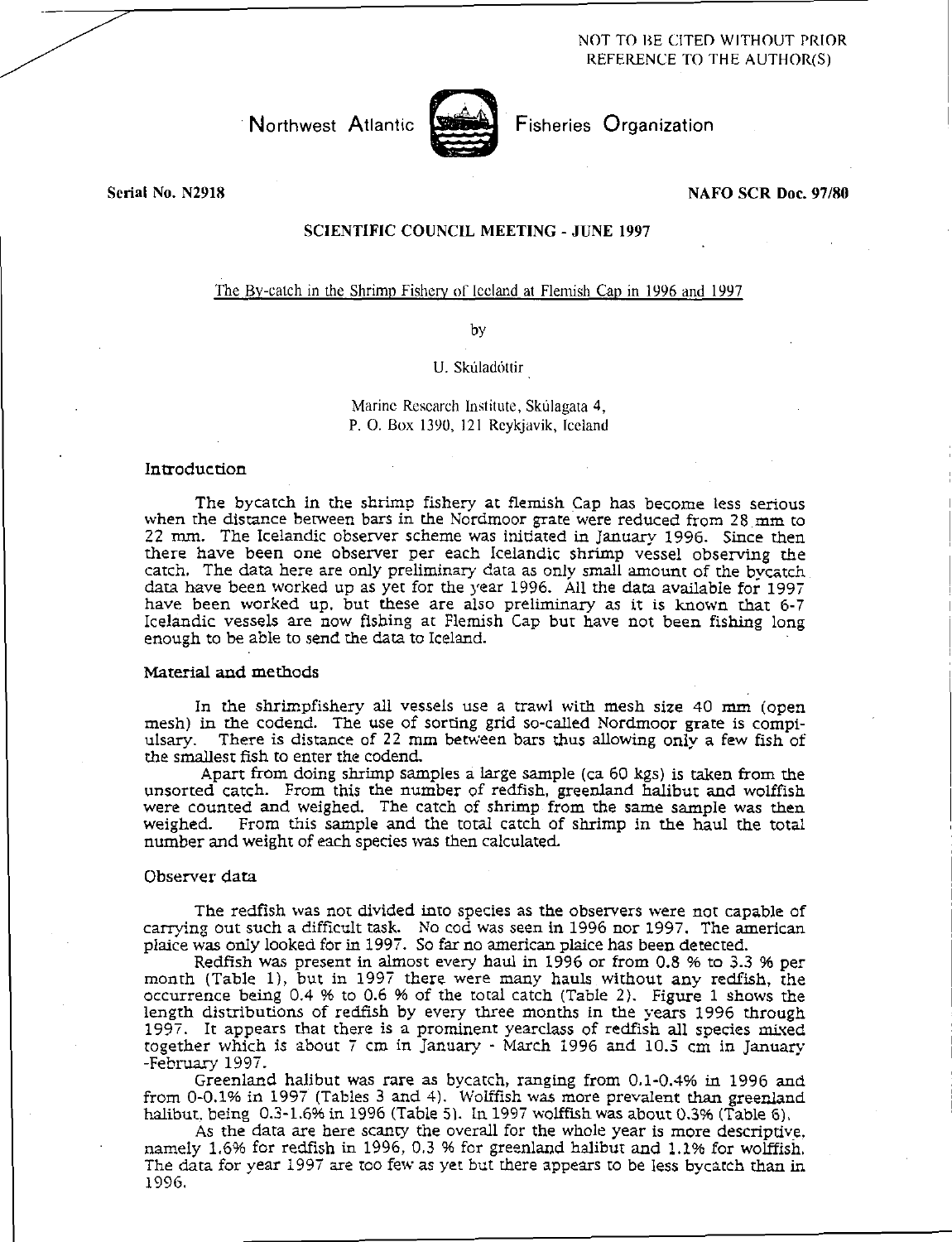$\mathbb{F}_{\mathbb{F}_p}$ 

|               |        | Redfish |         | Shrimp  | Redfish |                |
|---------------|--------|---------|---------|---------|---------|----------------|
| Month         | Hauls  | Weight  | Number  | Weight  | Weight  | Number per     |
|               | Number | kg      |         | kg      | %       | 1000 kg shrimp |
| January       | 23     | 860     | 21427   | 56295   | 1.50    | 381            |
| February      | 37     | 534     | 11687   | 68902   | 0.77    | 170            |
| March         | 164    | 3707    | 158908  | 443692  | 0.83    | 358            |
| April         | 509    | 11735   | 355778  | 1044326 | 1.11    | 341            |
| May           | 405    | 13027   | 244844  | 751997  | 1.70    | 326            |
| June          | 336    | 13291   | 235498  | 711976  | 1.83    | 331            |
| July          | 151    | 7212    | 102344  | 254945  | 2.75    | 401            |
| August        | 81     | 3331    | 46951   | 122611  | 2.64    | 383            |
| September     | 41     | 1051    | 35516   | 37374   | 2.74    | 950            |
| October       | 39     | 627     | 12208   | 32391   | 1.90    | 377            |
| November      | 48     | 1565    | 18756   | 45764   | 3.31    | 410            |
| December      | 53     | 1056    | 13667   | 48598   | 2.13    | 281            |
| $\Sigma$ 1996 | 1887   | 57996   | 1257584 | 3618871 | 1.58    | 348            |

| Table 1. Redfish bycatch by months in 1996. |  |  |  |  |  |  |  |
|---------------------------------------------|--|--|--|--|--|--|--|
|---------------------------------------------|--|--|--|--|--|--|--|

Table 2. Redfish bycatch by months in 1997.

|               |        | Redfish          |        | <b>Shrimp</b> | <b>Redfish</b> |                |
|---------------|--------|------------------|--------|---------------|----------------|----------------|
| Month         | Hauls  | Number<br>Weight | Weight | Weight        | Number per     |                |
|               | Number | kg               |        | kg            | %              | 1000 kg shrimp |
| January       | 29     | 213              | 7971   | 33263         | 0.64           | 240            |
| February      | 37I    | 154              | 8802   | 40467         | 0.381          | 218            |
| March         |        |                  |        |               |                |                |
| April         | 18     | 139              | 6870   | 37945i        | 0.36           | 181            |
| May           | 20     | 220              | 5770   | 40342         | 0.54           | 143)           |
| $\Sigma$ 1996 | 104    | 726              | 29413  | 152017        | 0.48           | 193            |

Table 3. Greenland halibut bycatch by months in 1996.

|               |                 | <b>Greenland halibut</b> |        | <b>Shrimp</b> | <b>Greenland halibut</b> |                |
|---------------|-----------------|--------------------------|--------|---------------|--------------------------|----------------|
| Month         | Hauls           | Weight                   | Number | Weight        | Weight                   | Number per     |
|               | Number          | kg                       |        | kg            | %                        | 1000 kg shrimp |
| January       | 4               | 33                       | 680    | 8198          | 0.40                     | 83             |
| February      | 5               | 32                       | 964    | 11977         | 0.27                     | 80             |
| March         | 27 <sup>1</sup> | 330                      | 8074   | 76164         | 0.43                     | 106            |
| April         | 225             | 1709                     | 30729  | 457609        | 0.37                     | 67             |
| May           | 207             | 1318                     | 15658  | 347196        | 0.38                     | 45             |
| June          | 142             | 738                      | 8264   | 287199        | 0.26                     | 29             |
| July          | 113             | 310                      | 3551   | 167539        | 0.181                    | 21             |
| August        | 70              | 104                      | 22876  | 125734        | 0.08                     | 182            |
| September     | 114             | 415                      | 4921   | 166546        | 0.25                     | 30             |
| October       | 61              | 134                      | 1028   | 78762         | 0.17                     | 13             |
| November      | 40              | 35                       | 363    | 46669         | 0.07                     | 8              |
| December      | 32              | 40                       | 518    | 44103         | 0.09                     | 12             |
| $\Sigma$ 1996 | 1040            | 5198                     | 97626  | 1817696       | 0.29                     | 54             |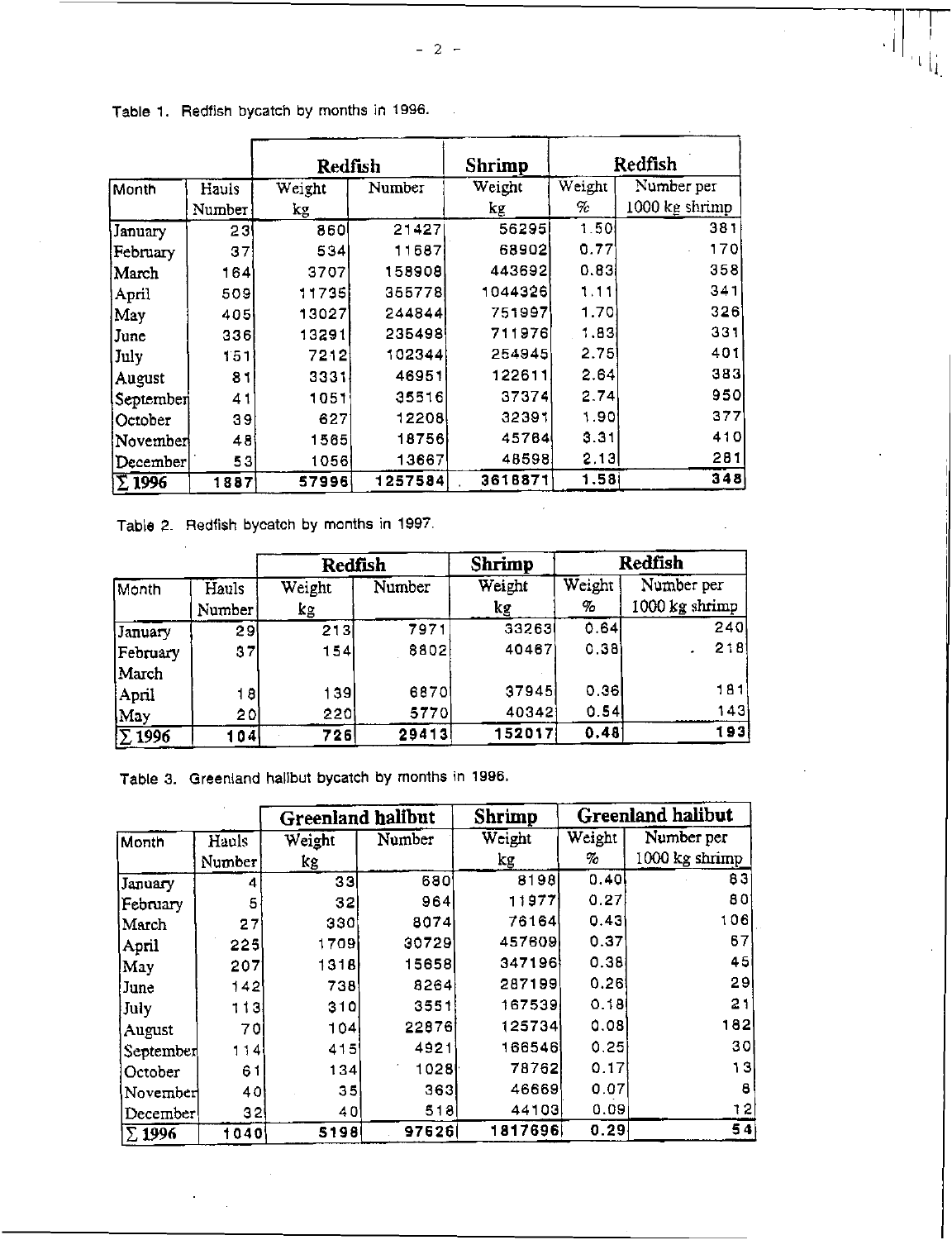|               | Hauls<br>Number | Greenland halibut                |        | <b>Shrimp</b> | Greenland halibut        |                              |
|---------------|-----------------|----------------------------------|--------|---------------|--------------------------|------------------------------|
| Month         |                 | Weight<br>$\mathbf{k}\mathbf{g}$ | Number | Weight        | Weight<br>$\sigma_{\!c}$ | Number per<br>1000 kg shrimp |
| January       | 271             | 25                               | 175I   | kτ<br>32598   | 0.08                     |                              |
| February      | 37              | າ                                | 43     | 43004         | 0.001                    |                              |
| March         |                 |                                  |        |               |                          |                              |
| April         | 18              | 49                               | 511    | 37948         | 0.13                     | 13                           |
| May           | 21              | 31                               | 953    | 40342         | 0.08                     | 24                           |
| $\Sigma$ 1996 | 103             | 107                              | 1682   | 153892        | 0.07                     |                              |

Table *4.* Greenland halibut bycatch by months in 1997.

Table 5. Wolffish bycatch by months in 1996.

|               |        | Wolffish      |        | Shrimp  | Wolffish |                |
|---------------|--------|---------------|--------|---------|----------|----------------|
| Month         | Hauls  | Weight        | Number | Weight  | Weight   | Number per     |
|               | Number | $\mathbf{kg}$ |        | kg.     | 50       | 1000 kg shrimp |
| March         | 42     | 2707          | 75197  | 127542  | 2.08     | 590            |
| April         | 112)   | 5067          | 128630 | 306320  | 1:63     | 420            |
| May           | 48     | 727           | 20976  | 110660  | 0.65     | 190            |
| June          | 63     | 811           | 24621  | 131120  | 0.61     | 188            |
| July          | 62     | 995           | 28892  | 124242  | 0,79     | 233            |
| August        | 31     | 838           | 17680  | 50161   | 1.64     | 352            |
| September     | 47     | 557           | 8284   | 93449   | 0.59     | 89             |
| October       | 42     | 286           | 15987  | 61600   | 0.46     | 260            |
| November      | 25     | 76            | 1243   | 29093   | 0.26     | 43             |
| December      | 26     | 2201          | 3052   | 29013   | 0.75     | 105            |
| $\Sigma$ 1996 | 498    | 12284         | 324562 | 1063200 | 1.14     | 305            |

Table 6. Wolffish bycatch by months in 1997.

|                          |        | Wolffish     |        | Shrimp |        | Wolffish       |
|--------------------------|--------|--------------|--------|--------|--------|----------------|
| Month                    | Hauls  | Weight       | Number | Weight | Weight | Number per     |
|                          | Number | $k_{\infty}$ |        | kg     | $\%$   | 1000 kg shrimp |
| January                  | 271    | 831          | 1522   | 32598  | 0.251  | 47             |
| February                 | 37     | 1331         | 2986   | 44111  | 0.30   | 68             |
| March                    |        |              |        |        |        |                |
| April                    | 18     | 136          | 3300   | 37947  | 0,36   | 87             |
| May                      | 20     | 106          | 2674   | 40342  | 0.26   | 66             |
| $\overline{\Sigma}$ 1996 | 102    | 458          | 10482  | 154998 | 0.29   | 68             |